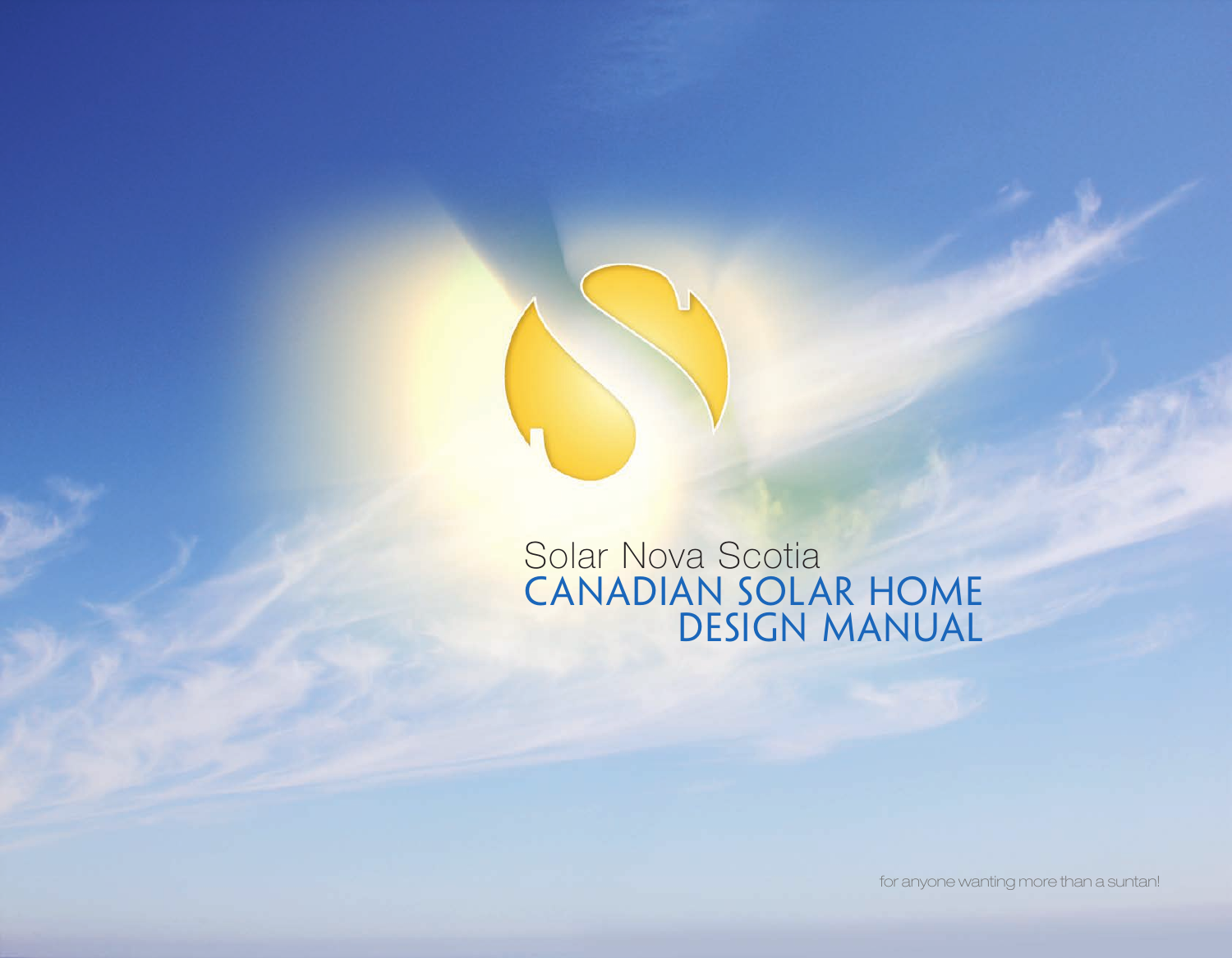# **CONTENTS**

- 2 ACKNOWLEDGEMENTS
- 3 CONTENTS
- 4 SOLAR CLIMATE RANKINGS
- 5 INTRODUCTION
- the solar basics
- about this book
- starting from the ground up
- SITE DESIGNING
- site specifics
- natural cycles
- weather and climatic regions
- winds
- trees
- microclimates
- measuring slopes
- site access
- erosion
- earthworks
- visual Tools
- checklist

#### HOUSE DESIGN & PLANNING

- windows and solar gain
- glazing
- solar orientation
- orientation views/slopes
- obstructions
- views
- slope
- levels
- you and your home
- synthesis
- enclosing spaces
- groupings
- a solar pattern
- planning for solar add-ons
- top down planning

## 75 CONTROLLING CLIMATE

- solar gain
- properties of heat flow
- radiation
- conduction
- convection
- mass transfer
- glazing
- thermal mass
- direct gain
- indirect gain
- isolated gain

## 93 AUXILIARY HEATING

- heat scavengers
- heat delivery systems
- fuel sources

## 103 INDOOR AIR QUALITY

- fresh air
- mechanical ventilation
- natural ventilation
- pollutants

#### 117 BUILDING ENVELOPE

- airtight envelope
- insulation levels
- types of insulation
- assemblies
- windows and skylights

#### 129 OVERALL ENERGY REDUCTIONS

- thinking off the grid/appliances
- lighting
- phantom loads
- reducing hot water use

#### 139 SOLAR ADD-ONS

- solar thermal systems
- types of systems
- solar hot air systems
- photovoltaics

#### 155 MAKING IT HAPPEN

- costing your project
- getting it built
- scheduling

## 163 CASE STUDIES

- acadian post and beam
- grid interactive straw-bale
- envirohome 2000
- ontario off grid
- Cape Breton grid-interactive
- Roscoe's rules

#### 177 APPENDICES

- sunpaths and obstructions
- map and declination
- insulation values
- heat loss calculations
- sizing a PV system
- rural site considerations
- earthworks
- resources



On almost every page we have provided helpful hints and tips to enhance your viewing experience!

LEGEND:

Quick Tip

Tech Tip

Resource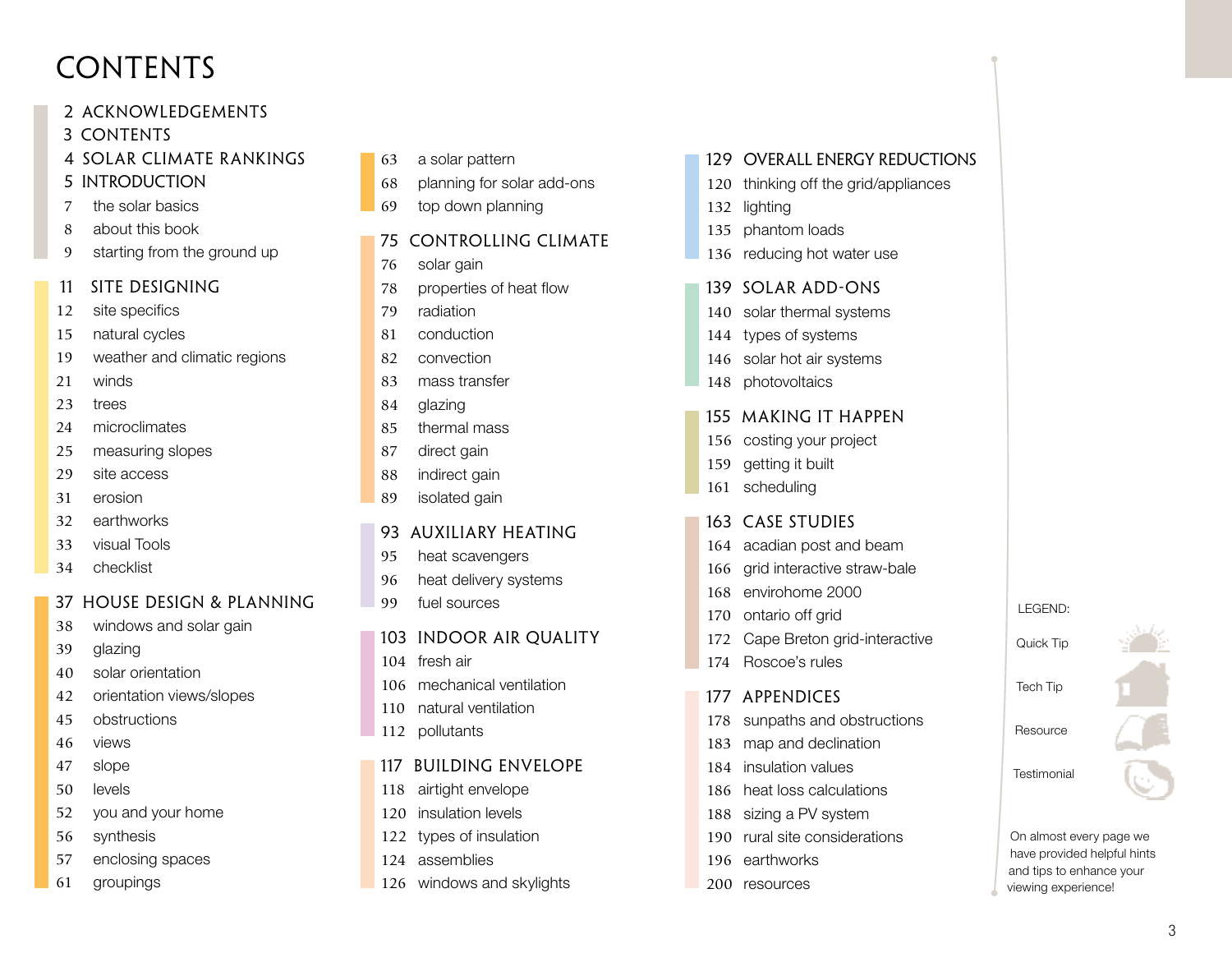# HOUSE Design & PLANNING



**I**n the beginning, there was the building site, and, of course, you. The site design section took you through the process of understanding and adapting you and your ideas to nature's reality. House design extends this process. Your home should make the most of your site's strengths and compensate for its weaknesses. So how does your site affect the design of your home?

Solar access will create potential heat and light for your home. For passive solar heat, you want to maximize south-facing glass. During the summer, you want to limit the amount of direct solar gain into the house and encourage cooling cross-ventilation. For light, why you need it - and when - will determine glass placement. To optimize solar hot water and PV electricity production, you want an appropriatly sized south-facing roof area at a slope roughly equal to the latitude of your region.



There are three main 'streams' of solar technology for buildings: passive solar design, solar thermal systems and photovoltaic power generation. All three of these streams have design considerations that need to be included in planning your new home or renovation.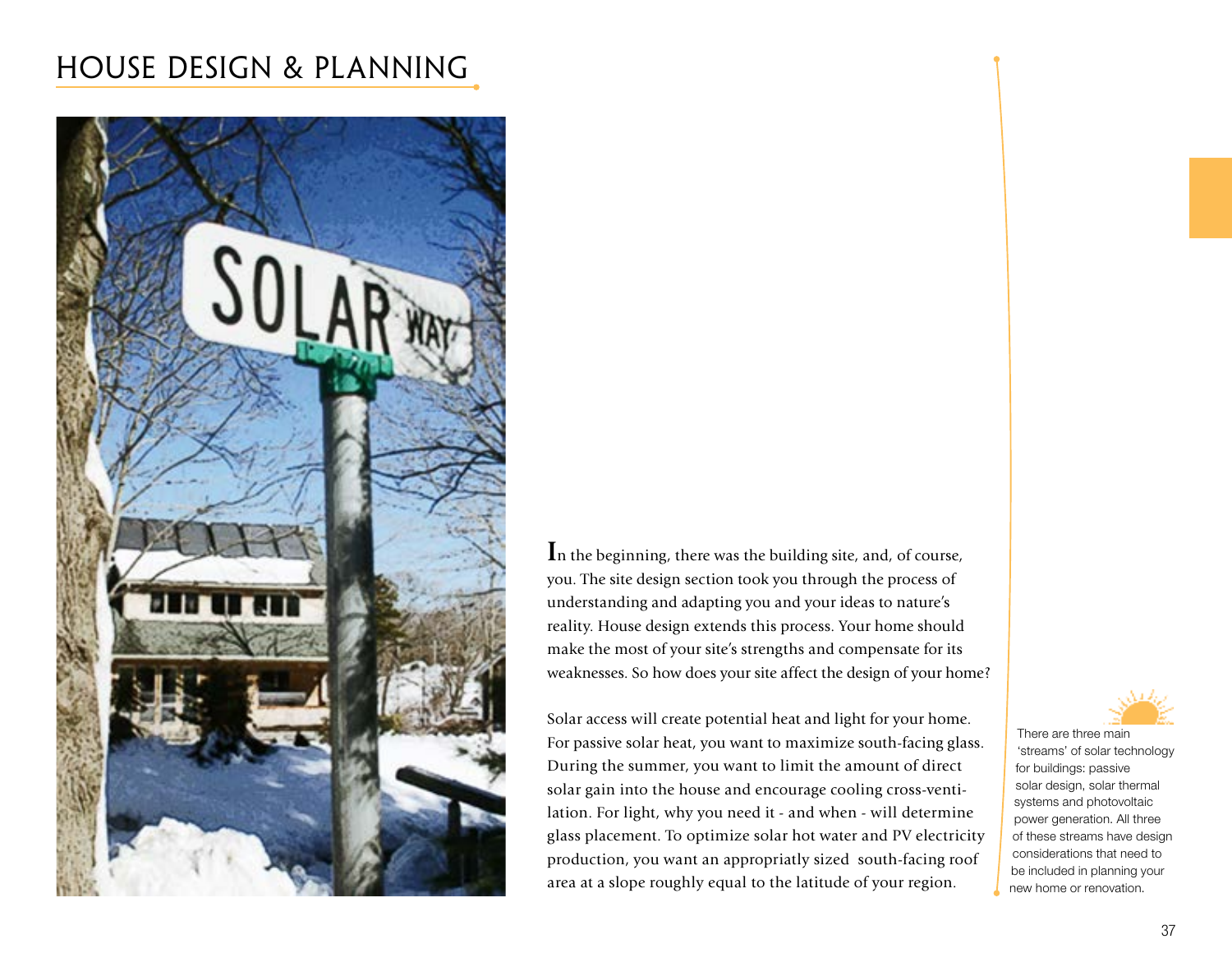becomes substantial. When you look out of this window from a seated position, your eye will meet the ground a long way out from the building. If you drop the window sill height, that distance is

shortened. If your floor level is slightly below ground, and the sill is placed slightly above ground level, your eye will meet the ground very close to the edge of the house. At this distance, you can see

a blade of grass, a flower or an ant on a leaf – a much more intimate relationship with your surroundings than the conventional floor level. The diagrams below explores this and other relationships between levels.

nomunua



GROUND LEVEL (wood floor structure)

- eye contact with the ground when seated or standing (through patio door)
- intimate view of surroundings
- continuity of floor level with exterior deck, breaks connection with ground



GROUND LEVEL (high window sill)

- eye contact with the ground is distanced by window sill height
- less intimate view of surroundings, dependent on window sill height
- no continuity between floor level & ground level



GROUND LEVEL plus one half level

地名哈利奥比利德

- eye contact with ground is distanced by floor & window sill height
- no intimate view of ground level
- intimate view of surrounding trees, dependent on window sill height
- no continuity between floor level & ground level





Experiment with these different floor levels. Notice what rooms in different houses and other buildings feel like in relation to the ground. Also note the height of the windows and how that affects the feeling of the room - do you see more of the ground or the sky?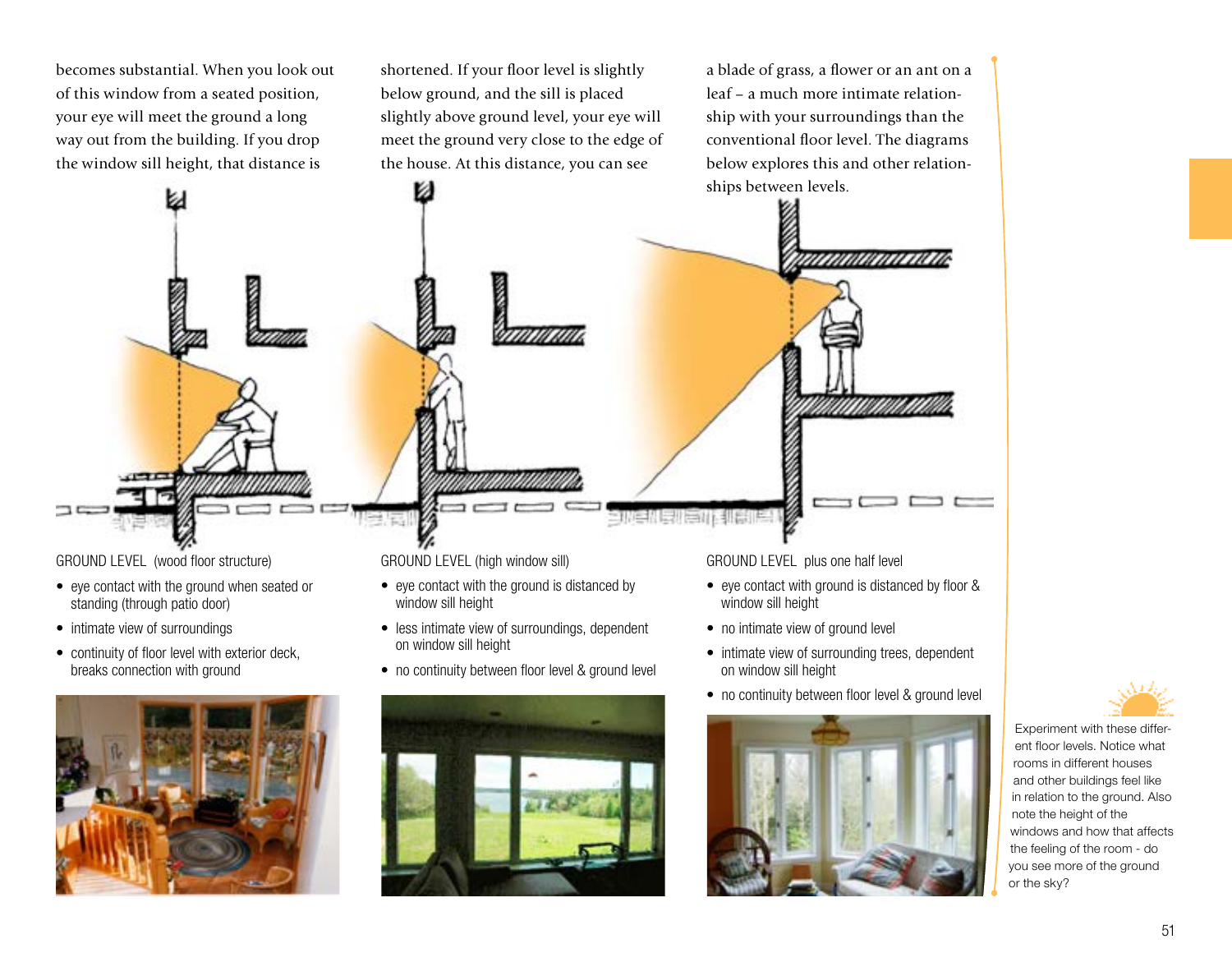| <b>Greenhouses Gases Produced</b> |                          |
|-----------------------------------|--------------------------|
| Province                          | [kg CO2 equivalent/kW-h] |
| Nova Scotia                       | 0.76                     |
| New Brunswick                     | 0.43                     |
| Prince Edward Island              | 1.12                     |
| Newfoundland                      | 0.02                     |
| Quebec                            | 0.01                     |
| Ontario                           | 0.27                     |
| Manitoba                          | 0.03                     |
| Saskatchewan                      | 0.84                     |
| Alberta                           | 0.91                     |
| <b>British Columbia</b>           | 0.02                     |
| Territories                       | 0.26                     |

GREENHOUSE GASES PRODUCED BY ELECTRICAL GENERATION ACROSS CANADA Poissant et el. PV Electricity & Solar Resources Assessments. Natural Resources Canada. 2006.

Opposite Page: TYPICAL HEATING SYSTEM SEASONAL EFFICIENCIES AND ENERGY SAVINGS  $*$  COP = Coefficient of Performance, a measure of the heat delivered by a heat pump over the heating season per unit of electricity consumed. \*\* Base represents the energy consumed by a standard furnace. Information from CANREN website www.canren.gc.ca/prod\_serv/

Photos courtesy of Rob Dumont, Saskatchewan Research Council







Heating oil produces 0.07311 kg of CO $_2$ -equivalent per megaJoule of energy used. Natural Gas produces 0.04968 kg of CO $_2$ -equivalent per megaJoule of energy used. To determine the greenhouse gas emissions from your oil or natural gas heating system, you need to multiply the figures above by the efficiency of the system (ie, a 70% efficient furnace produces 0.07311 kg \* 1.30 (or 0.095 kg) CO<sub>2</sub>-equivalent per megaJoule of energy.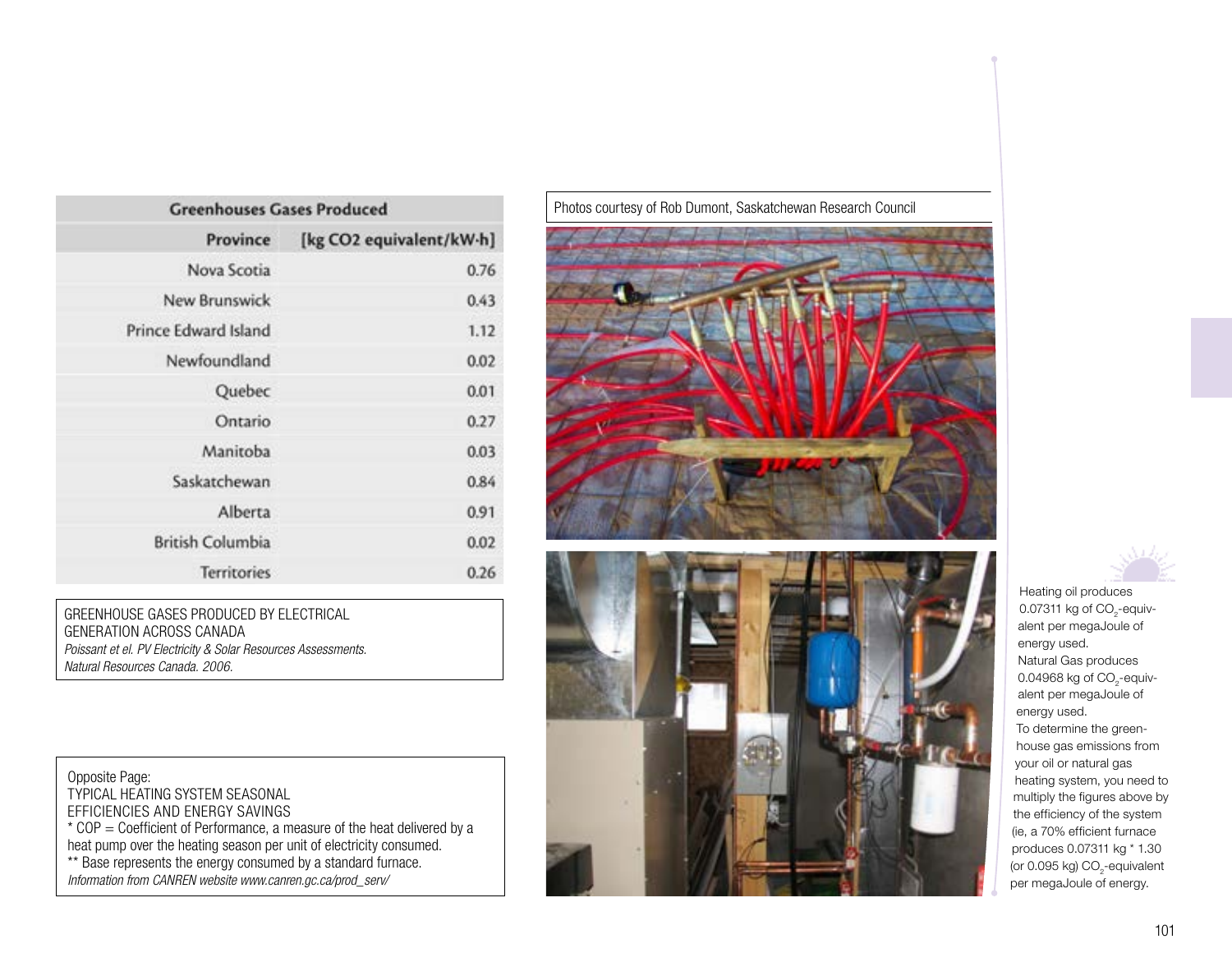# types of systems

#### CLOSED LOOP

A closed loop system is best suited to cold climates, as there is less chance of damage to the collector system due to freezing. The collectors are connected to a heat exchanger by a loop of pipe. The heat exchanger is connected by another loop of pipe to a solar storage tank and a conventional hot water tank that acts as a backup system. The heat exchanger can be stand-alone or integrated into the solar storage tank. The rest of the plumbing and fixtures in the house are conventional, and require no special fittings. A small PV module can be added to power the heat exchanger pump.

Photo courtesy of Natural Resources Canada, Building Group.



This is a very good match, as the PVpowered pump only runs when the sun is shining – which happens to be the time that the SDHW system is working.

The collectors absorb heat from the sun, which is then absorbed by the heat transfer liquid that runs in the loop of pipe between the collectors and the heat exchanger. When the collectors become hotter than the water near the bottom

of the solar storage tank, an automatic controller switches on a pump. The heat transfer liquid, usually a mixture of non-toxic glycol anti-freeze and water, is pumped from the collectors to the heat exchanger. The heat from the glycol solution is transferred from the heat exchanger to the water in the solar storage tank, then the glycol is pumped back up to the collectors to be heated again.





Systems can include a storage tank with an integrated heat exchanger or a standalone heat exchanger. Some storage tanks are available with two and three integral heat exchange coils for multiple fuel sources.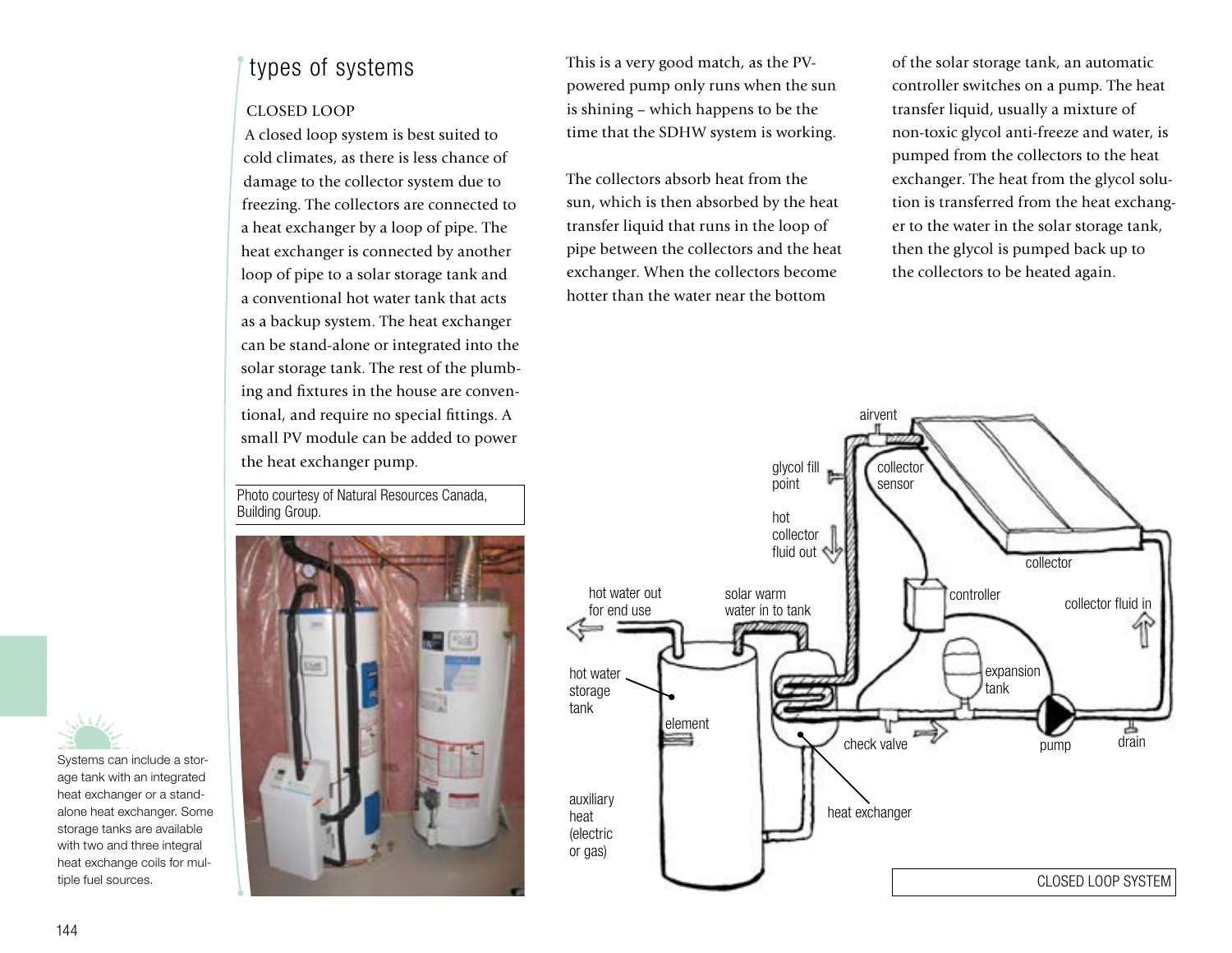# envirohome 2000

#### KENTVILLE, NOVA SCOTIA 2003

#### A FEW KEY FACTS

- *Heated Space: 176 m2 (1900 sq.ft.)*
- *PV System: 24 panel rooftop array, BP Solar SX-75TU (polycrystalline)*
- *Wind Turbine: 1.0 kWp Whisper*
- *Inverter: Xantrex PB-SW4048 (sine wave)*
- *Net metering equipment: Time-of-Use meter*
- *Fuel Source Displaced: full-size oil space/water heating system & grid electricity (generation mix = 60% oil and coal)*
- *Approximate Savings: Annual purchased energy should be zero, depending on household lifestyle.*
- *Payback: No energy efficiency measures were taken without consideration of payback, house was built at similar cost to other conventionally-built homes in the area.*

*Designer (or Engineering): Crowell Construction email: crowlcon@eastlink.ca ph/fx: 1.902.678.8752*

The Envirohome 2000 is a two-bedroom barrier-free bungalow built in rural Nova Scotia, featuring an integrated approach to efficient energy use that has resulted in several national and provincial awards for the builder.

This house features: Solar thermal space and water heating Ground-source heat pump **Photovoltaics** Wind